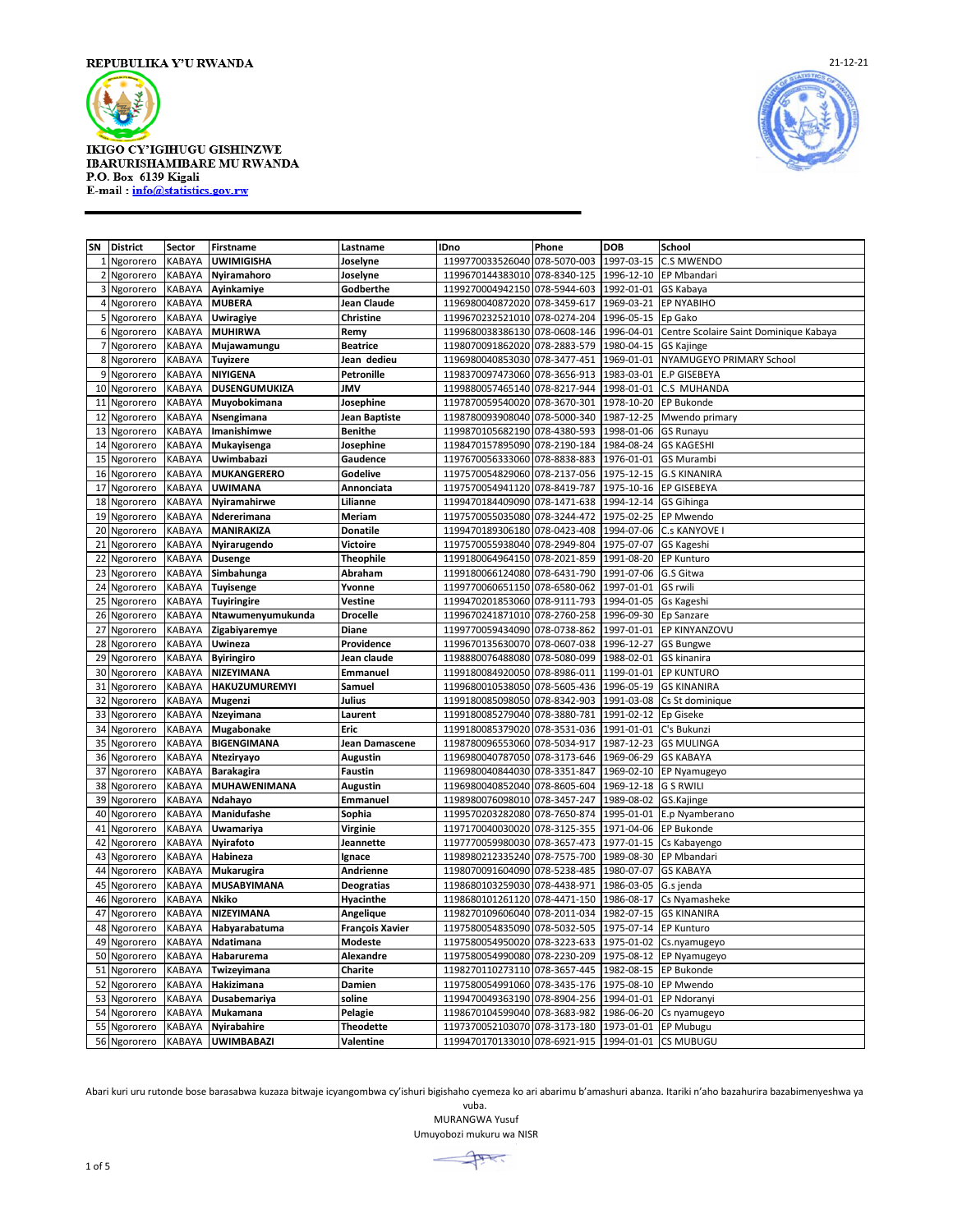



|            | 57 Ngororero           | <b>KABAYA</b>    | Mukeshimana                | Marie Jeanne             | 1197370052143020 078-3095-716                                     | 1973-09-25 G s kabaya               |                                           |
|------------|------------------------|------------------|----------------------------|--------------------------|-------------------------------------------------------------------|-------------------------------------|-------------------------------------------|
|            | 58 Ngororero           | KABAYA           | Mujawayezu                 | Placidie                 | 1197370052242020<br>078-5563-941                                  |                                     | 1973-05-11 EP Bukonde                     |
|            | 59 Ngororero           | KABAYA           | Mukandayisenga             | <b>EPIPHANIE</b>         | 1199570138232070 078-1160-637                                     | 1995-12-07                          | <b>CS Giseke</b>                          |
|            | 60 Ngororero           | KABAYA           | NZABAHERAHEZA              | Dieudonne                | 1197080048948030 078-3606-543                                     | 1970-07-24                          | <b>G.S KINANIRA</b>                       |
|            | 61 Ngororero           | KABAYA           | Nimukuze                   | Donatha                  | 1199170101890070 078-9574-658                                     |                                     | 1991-01-01 Ep nyamugeyo                   |
| 62         | Ngororero              | KABAYA           | Mukantwari                 | <b>Marguerite</b>        | 1199170085839020 078-3958-340                                     | 1991-01-23                          | <b>GS Kageshi</b>                         |
| 63         | Ngororero              | KABAYA           | <b>NTAWUMVAYINO</b>        | Marthe                   | 1197252700802010 078-2160-421                                     | 1972-02-10                          | <b>GS KAGESHI</b>                         |
|            | 64 Ngororero           | KABAYA           | Nzafashwanimana            | Claudine                 | 1199370092343060 078-0125-822                                     | 1993-12-18                          | <b>EP Murambi</b>                         |
| 65         | Ngororero              | KABAYA           | <b>BAYAVUGIRUBUSA</b>      | Jacqueline               | 1198070073018090<br>078-6412-919                                  | 1980-01-01                          | CS NYAMUGEYO                              |
| 66         | Ngororero              | KABAYA           | <b>TUYIZERE</b>            | <b>CHARITE</b>           | 1199370092473190 078-7152-066                                     | 1993-06-03                          | <b>EP Gasura</b>                          |
| 67         | Ngororero              | KABAYA           | Nishimwe                   | Devotha                  | 1199370092488030 078-6630-201                                     | 1993-11-03                          | EP Kagano                                 |
| 68         | Ngororero              | KABAYA           | <b>MUKANDATWA</b>          | Agnes                    | 1199170068703040<br>078-6412-834                                  | 1991-04-15                          | G.S Bihandagara                           |
|            | 69 Ngororero           | KABAYA           | <b>NDATIMANA</b>           | <b>PATRICIE</b>          | 1196770030582060 078-8896-289                                     |                                     | 1967-06-30 GS RUHUNGA C                   |
|            | 70 Ngororero           | KABAYA           | Nsanzimana                 | Jean Marie               | 1198980098718090 078-5727-068                                     | 1989-02-02                          | Centre scolaire Mubugu                    |
| 71         | Ngororero              | KABAYA           | Mvukiyehe                  | Donath                   | 1198980098988170 078-7602-169                                     | 1989-04-04                          | CS Nyamugeyo                              |
|            | 72 Ngororero           | KABAYA           | <b>INGABIRE</b>            | Elie                     | 1199480049218000<br>078-8401-468                                  | 1994-01-01 EP Kinigi                |                                           |
|            | 73 Ngororero           | KABAYA           | <b>DUSENGIMANA</b>         | Jean Damascene           | 1197780060005040 078-9040-102                                     | 1977-09-19                          | C S MUHANDA                               |
|            | 74 Ngororero           | KABAYA           | Hakizimana                 | Fulgence                 | 1197780060115020 078-5097-580                                     | 1977-12-12                          | Gs kajinge                                |
| 75         | Ngororero              | KABAYA           | <b>UWIRINGIYIMANA</b>      | JEAN DAMASCENE           | 1198980101516170 078-3724-677                                     | 1989-06-01                          | <b>G.S RUBARE</b>                         |
|            | 76 Ngororero           | KABAYA           | Uwimanimpaye               | Aline                    | 1199170085016070 078-4554-920                                     | 1991-01-01 GS Kabaya                |                                           |
| 77         | Ngororero              | KABAYA           | Nyiransabimana             | <b>Felicite</b>          | 1199170085337000 078-1874-808                                     |                                     | 1991-08-01 EP Bukonde                     |
|            | 78 Ngororero           | KABAYA           | Mukandayisaba              | Yacinthe                 | 1199170062308080 078-4016-614                                     | 1991-03-28                          | <b>EP Mbandari</b>                        |
|            | 79 Ngororero           | KABAYA           | Cyimana                    | Dieudonne                | 1197080048910070 078-3507-257                                     | 1970-05-25                          | CS Mwendo                                 |
|            | 80 Ngororero           | KABAYA           | Uwambajimana               | Shukura                  | 1199470049212090<br>078-1537-913                                  |                                     | 1994-04-13 G .S Rubavu1                   |
| 81         | Ngororero              | KABAYA           | Manirakiza                 | Celine                   | 1199470049112100 078-1471-904                                     | 0095-07-11                          | C.s.muramba A                             |
| 82         | Ngororero              | KABAYA           | Ngirabakunzi               | Innocent                 | 1199680142750050 078-2742-759                                     | 1996-06-04 Gs Ngoma                 |                                           |
| 83         | Ngororero              | KABAYA           | <b>AYINGENEYE</b>          | Annonciata               | 1197870074540140<br>078-3005-148                                  | 1978-01-01                          | GS Kabaya                                 |
| 84         | Ngororero              | KABAYA           | <b>MUKABAGEMA</b>          | <b>ODETTE</b>            | 1197870074533030 078-3223-640                                     | 1978-11-25                          | <b>GS KAGESHI</b>                         |
| 85         | Ngororero              | KABAYA           | Zihabake                   | Jean claude              | 1197880074436090 078-8704-616                                     | 1978-01-01                          | <b>EP Bukonde</b>                         |
|            | 86 Ngororero           | KABAYA           | Niyonsenga                 | Jean Damascene           | 1197880074538060<br>078-3891-566                                  | 1978-08-01                          | <b>EP Mwendo</b>                          |
| 87         | Ngororero              | KABAYA           | <b>UWAJENEZA</b>           | Julienne                 | 1199670151954090<br>078-7525-178                                  | 1996-01-01                          | <b>EP Mbandari</b>                        |
|            | 88 Ngororero           | KABAYA           | Mujawimana                 | Leonile                  | 1197770047544000 078-8925-329                                     | 1977-09-12 GS Kabaya                |                                           |
| 89         | Ngororero              | KABAYA           | <b>NZABONIMPA</b>          | <b>Jean Baptiste</b>     | 1197480055249090 078-3028-707                                     | 1974-09-15                          | <b>GS RUNAYU</b>                          |
|            | 90 Ngororero           | KABAYA           | Niyompano                  | Yvette                   | 1199170190366010 0785705519                                       | 1991-01-01                          | G. S Bihandagara                          |
| 91         | Ngororero              | KABAYA           | Nyiransabimana             | Angelique                | 1198070091352260 078-3584-925                                     |                                     | 1980-01-14 GS Kinanira                    |
| 92         | Ngororero              | KABAYA           | <b>BYUKUSENGE</b>          | Sarah                    | 1199470092433050 078-3103-072                                     | 1994-08-10                          | G.S Kabaya                                |
|            | 93 Ngororero           | KABAYA           | Nyirandikubwimana          | Sylvanie                 | 1198070091440010 078-3517-390                                     | 1980-07-30                          | <b>CS Mwendo</b>                          |
| 94         | Ngororero              | KABAYA           | Ingabire                   | Immaculee                | 1198070091521010 078-3123-176                                     | 1980-01-01                          | EP Nyamugeyo                              |
| 95         | Ngororero              | KABAYA           | <b>BARABWIRIZA</b>         | ZAHARA                   | 1198070091587060 078-3244-511                                     | 1980-10-18                          | EP Gisebeya                               |
|            | 96 Ngororero           | KABAYA           | Umuhoza                    | Yvette                   | 1198070091597050 078-3256-467                                     |                                     | 1980-06-03 E P Namugeyo                   |
| 97         | Ngororero              | KABAYA           | Mukarukundo                | Diane                    | 1198070091603000 078-3104-798                                     | 1980-01-01                          | <b>GS Kageshi</b>                         |
| 98         | Ngororero              | KABAYA           | NKIKABAHIZI                | Papias                   | 1196780037151080 078-4310-437                                     | 1967-01-01                          | <b>EP NYABIHO</b>                         |
| 99         | Ngororero              | KABAYA           | MUKINGIYIREMA              | Obed                     | 1199680073387040<br>078-7270-373                                  | 1996-01-01 G.S Kabaya               |                                           |
|            | 100 Ngororero          | KABAYA           | Nikobahoze                 | Pacifique                | 1197480055142090 078-3117-190                                     | 1974-08-20<br>1978-12-23            | <b>EP Bukonde</b>                         |
| 101        | Ngororero              | KABAYA           | <b>NZABONIMPA</b>          | Jean Pierre              | 1197880074078060 078-6352-105                                     |                                     | <b>G.S KINANIRA</b>                       |
| 102        | Ngororero              | KABAYA           | Ikuzwe                     | Olive                    | 1199270035258020<br>078-1999-600                                  | 1992-02-19                          | EP Gashonyi                               |
| 103<br>104 | Ngororero<br>Ngororero | KABAYA<br>KABAYA | Uwamariya<br>Nayigiziki    | <b>Diane</b><br>Emmanuel | 1199270035329120<br>078-4564-570<br>1197280052806050 078-3047-865 | 1992-06-06<br>1972-10-01 GS Kageshi | <b>GS Runayu</b>                          |
|            |                        |                  |                            |                          | 1198670109170240 078-8915-601                                     | 1986-01-25                          |                                           |
| 105<br>106 | Ngororero<br>Ngororero | KABAYA<br>KABAYA | Uwamariya<br><b>NIRERE</b> | Petronille<br>Venantie   | 1198270089385030 078-4551-661                                     | 1982-12-24                          | <b>EP Gashonyi</b><br><b>CS NYAMUGEYO</b> |
| 107        | Ngororero              | KABAYA           | <b>UWITONZE</b>            | Jean Bosco               | 1198680083180050<br>078-3804-895                                  | 1986-03-17 Gs Ngoma                 |                                           |
| 108        | Ngororero              | KABAYA           | Nyirandabasoneye           | <b>Belancille</b>        | 1198270085886000 078-4470-847                                     | 1982-01-01                          | Ep Nyamugeyo                              |
|            | 109 Ngororero          | KABAYA           | Nyirandayambaje            | Patricie                 | 1197770059904080 078-3592-814                                     | 1977-02-05                          | <b>EP Bukonde</b>                         |
| 110        | Ngororero              | KABAYA           | Niyigena                   | <b>Fillette promise</b>  | 1200070189265020 078-6403-787                                     | 2000-08-30                          | EP Nyabunyegeri                           |
| 111        | Ngororero              | <b>KABAYA</b>    | <b>MUKANDUTIYE</b>         | Constantine              | 1199470088855010 078-9820-684                                     | 1994-01-01                          | Gs kageshi                                |
|            | 112 Ngororero          | KABAYA           | Harerimana                 | Viateur                  | 1197480055115090 078-3782-801                                     |                                     | 1974-06-30 EP Mwendo                      |
|            | 113 Ngororero          | KABAYA           | <b>IRADUKUNDA NSHUTI</b>   | Samuel                   | 1200180186939140 078-5091-055                                     |                                     | 2001-01-01 EP NKEGETE                     |

Abari kuri uru rutonde bose barasabwa kuzaza bitwaje icyangombwa cy'ishuri bigishaho cyemeza ko ari abarimu b'amashuri abanza. Itariki n'aho bazahurira bazabimenyeshwa ya

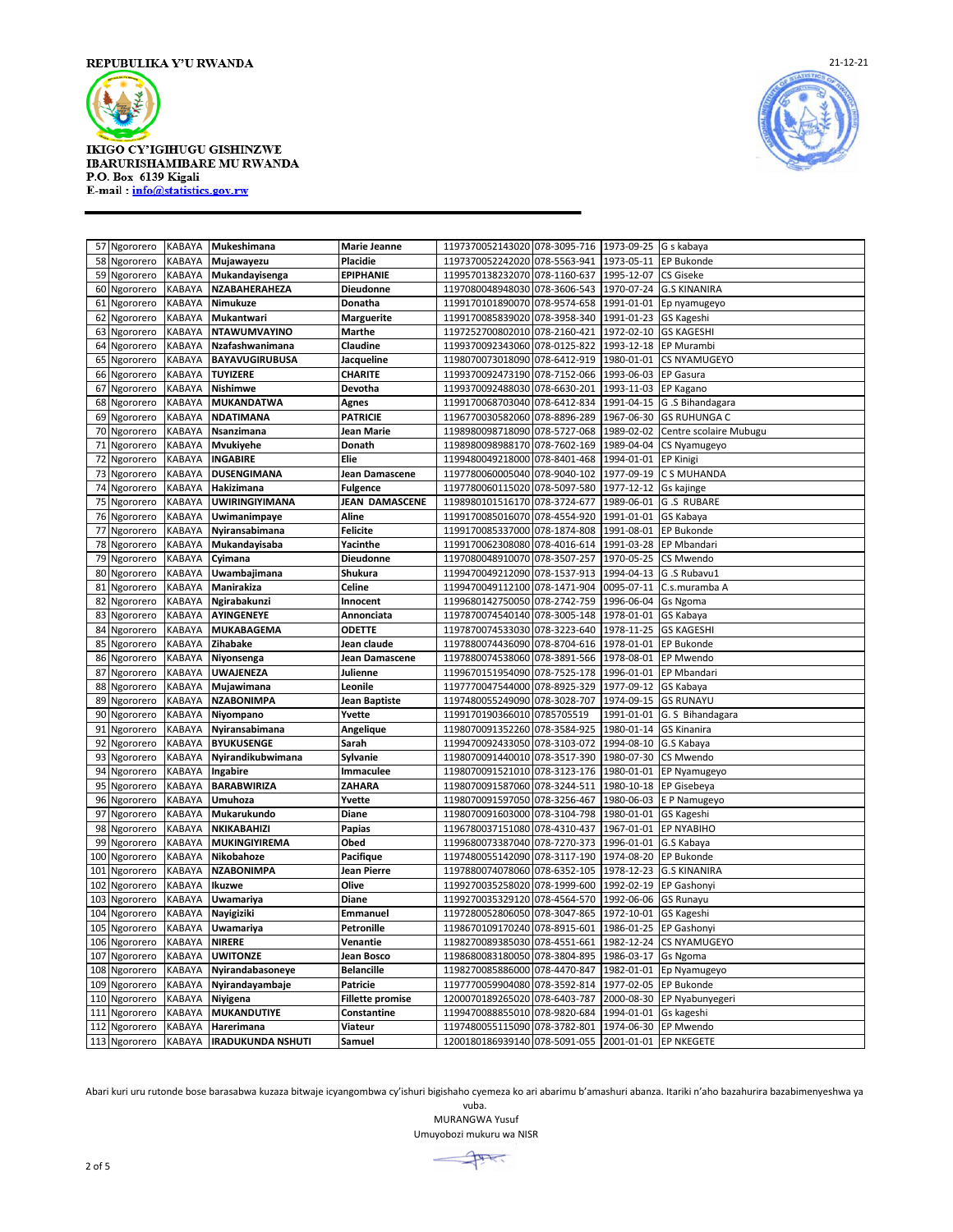



| 114 Ngororero                        | KABAYA           | Irankunda                    | Lambert                          | 1199680083173020 078-4601-153                     |              | 1996-01-01               | <b>Gs AKIMITONI</b>            |
|--------------------------------------|------------------|------------------------------|----------------------------------|---------------------------------------------------|--------------|--------------------------|--------------------------------|
| 115<br>Ngororero                     | KABAYA           | Musabirema                   | Thacien                          | 1197480055125080 078-3188-069                     |              | 1974-02-02               | GS Kajinge                     |
| 116<br>Ngororero                     | KABAYA           | Ndayisaba                    | Filibert                         | 1199580047723010 078-7035-810                     |              | 1995-01-22               | Ep Musebeya                    |
| 117<br>Ngororero                     | <b>KABAYA</b>    | Mukanoheri                   | Chantal                          | 1199670189265030 078-7984-917                     |              | 1996-01-01               | C S Kiziguro c                 |
| 118<br>Ngororero                     | KABAYA           | IGIRIMPUHWE                  | Eric                             | 1200180031326070 078-9336-493                     |              | 2001-05-20               | C S MUHANDA                    |
| 119 Ngororero                        | KABAYA           | Musabyimana                  | <b>Deogratias</b>                | 1198680103259020                                  | 078-4438-971 | 1986-03-05               | G. S. Jenda                    |
| 120 Ngororero                        | <b>KABAYA</b>    | <b>Tuyizere</b>              | <b>Francine</b>                  | 1199570047694030 078-1704-218                     |              | 1995-07-05               | C S MUKINGI                    |
| 121<br>Ngororero                     | <b>KABAYA</b>    | Nyiranshuti                  | Josephine                        | 1198170086521070 078-8405-561                     |              | 1981-01-01               | <b>GS KABAYA</b>               |
| 122<br>Ngororero                     | KABAYA           | NSHIMIYIMANA                 | Chantal                          | 1199670019474080 078-5471-722                     |              | 1996-08-05               | EP MUSHYIGA                    |
| 123<br>Ngororero                     | KABAYA           | turikubwimana                | patrick                          | 1199980191325110 078-6502-851                     |              | 1999-03-15               | g.s shwemu                     |
| 124<br>Ngororero                     | KABAYA           | Dukuzumuremyi                | <b>Theophile</b>                 | 1199080099093150 078-2020-699                     |              | 1990-08-12               | Gs Kavumu A                    |
| 125<br>Ngororero                     | <b>KABAYA</b>    | Nzabonimana                  | Ezeckiel                         | 1198080090552150 078-2641-825                     |              | 1980-01-01               | EP Mwendo                      |
| 126<br>Ngororero                     | KABAYA           | Mukeshawe                    | <b>Donatien</b>                  | 1199280093265190 078-2361-271                     |              | 1992-09-12               | EP Mbandari                    |
| 127<br>Ngororero                     | KABAYA           | Umuhoza                      | Helene                           | 1199870035069090 078-2679-353                     |              | 1998-06-26               | Ep Runyinya                    |
| 128<br>Ngororero                     | KABAYA           | Higaniriyo                   | Yvonne                           | 1199070192120050                                  | 078-3177-327 | 1990-10-10               | G.S Rubare                     |
| 129<br>Ngororero                     | KABAYA           | <b>HAKIZIMANA</b>            | <b>DOMINIQUE</b>                 | 1198080165849020 078-2096-115                     |              | 1980-01-01               | CS Mwendo                      |
| 130<br>Ngororero                     | KABAYA           | HABYARIMANA                  | Faustin                          | 1197180039826080 078-8688-650                     |              | 1971-07-01               | <b>EP KUNTURO</b>              |
| 131<br>Ngororero                     | KABAYA           | Nyiransengiyumva             | Dativa                           | 1199670010537160 078-0344-086                     |              | 1996-05-20               | CS Bucuka                      |
| 132<br>Ngororero                     | KABAYA           | <b>BIKORIMANA</b>            | Jackson                          | 1199580102555220                                  | 078-8889-744 | 1995-01-01               | EP BUREMERA                    |
| 133<br>Ngororero                     | KABAYA           | Mukunzi                      | Dieudonne                        | 1199980005706040 078-5225-398                     |              | 1999-03-03               | Gs muhororo                    |
| 134<br>Ngororero                     | KABAYA           | <b>TWAYIGIZE</b>             | Innocent                         | 1198080091547000                                  | 078-5605-767 | 1980-12-01               | CS Gisebeya                    |
| 135<br>Ngororero                     | KABAYA           | Rudatinya                    | Obed                             | 1198080091574190                                  | 078-0012-806 | 1980-02-03               | G s kabaya                     |
| 136<br>Ngororero                     | KABAYA           | Uwera                        | Godelive                         | 1199270093242070 078-3278-812                     |              | 1992-11-08               | Ep Giti                        |
| 137<br>Ngororero                     | KABAYA           | Mukeshimana                  | Athanasie                        | 1197670056971070 078-3878-434                     |              | 1976-05-02               | C.S Gisebeya                   |
| 138<br>Ngororero                     | KABAYA           | Nyiramajyambere              | Godelive                         | 1198970098873080 078-8340-077                     |              | 1989-04-11               | Ep Rubago                      |
| 139<br>Ngororero                     | KABAYA           | Nshimiyimana                 | Anastase                         | 1199080099399060 078-2334-600                     |              | 1990-05-08               | CS.nyamugeyo                   |
| 140<br>Ngororero                     | KABAYA           | <b>TUYIRINGIRE</b>           | Emmanuel                         | 1199080099473050                                  | 078-2230-022 | 1990-02-25               | EP Karunda                     |
| 141<br>Ngororero                     | <b>KABAYA</b>    | Niyobuhungiro                | Isaie Jules                      | 1199780069618110 078-9130-993                     |              | 1997-01-01               | <b>EP Rebero</b>               |
| 142<br>Ngororero                     | KABAYA           | Musanabera                   | <b>Alphonsine</b>                | 1199070190291060 078-0279-544                     |              | 1990-01-10               | GSKavumu-B                     |
| 143<br>Ngororero                     | KABAYA           | UWIRINGIYIMANA               | <b>THEOGENE</b>                  | 1197380090107100 078-8743-469                     |              | 1973-07-22               | <b>GS KABAYA</b>               |
| 144<br>Ngororero                     | KABAYA           | Ndahiriwe habumugisha        | Pitie                            | 1198680203013060                                  | 078-7580-539 | 1986-02-01               | Gs mukore                      |
| 145<br>Ngororero                     | KABAYA           | <b>Ntasugi</b>               | XXX                              | 1199670102095060 078-6240-243                     |              | 1996-08-05               | <b>GS Kinanira</b>             |
| 146<br>Ngororero                     | KABAYA           | Uwimbabazi                   | <b>Emerance</b>                  | 1199670102044030 078-1523-774                     |              | 1996-10-12               | <b>EP Gasura</b>               |
| Ngororero<br>147                     | KABAYA           | <b>ISHIMWE</b>               | <b>Marie Justine</b>             | 1199670102043050 078-6534-593                     |              | 1996-02-14               | <b>GS Shwemu II</b>            |
| 148<br>Ngororero                     | KABAYA           | <b>INGABIRE</b>              | Aurelie                          | 1198870114151010 078-5313-400                     |              | 1988-01-01               | CSmwendo                       |
| 149<br>Ngororero                     | KABAYA<br>KABAYA | Dusabemariya<br>NYIRABATUTSI | <b>Marie Goretti</b>             | 1196970040788130 078-8401-659<br>1198870114094040 | 078-7558-911 | 1969-03-27<br>1988-05-20 | CS Mwendo<br><b>G.S RUBARE</b> |
| 150<br>Ngororero<br>151<br>Ngororero | KABAYA           | MUHAWENIMANA                 | <b>Marie Louise</b><br>Christine | 1198870102923070                                  | 078-8341-217 | 1988-01-01               | CS MAHOKO                      |
| 152<br>Ngororero                     | <b>KABAYA</b>    | YANKURIJE                    | Pelagie                          | 1197970074067090                                  | 078-3173-615 | 1979-03-14               | Centre Scolaire Gisebeya       |
| 153<br>Ngororero                     | KABAYA           | Nyirahabineza                | Josephine                        | 1198970079880010 078-8951-846                     |              | 1989-12-27               | Ep mwendo                      |
| 154<br>Ngororero                     | KABAYA           | Uwimbabazi                   | <b>Divine</b>                    | 1200070003912090 078-2201-046                     |              | 2000-01-01               | Gs Ngoma                       |
| 155<br>Ngororero                     | KABAYA           | Mukasine                     | Dancile                          | 1198970084524010 078-6345-864                     |              | 1989-10-03               | EP Bukunzi                     |
| 156<br>Ngororero                     | KABAYA           | <b>BUNANI</b>                | Janvier                          | 1196180053135010 078-3656-925                     |              | 1961-01-06               | <b>EP Kunturo</b>              |
| 157<br>Ngororero                     | KABAYA           | Hagenimana                   | Leoncie                          | 1198770097230050 078-7920-889                     |              | 1987-12-06               | EP Mwendo                      |
| 158<br>Ngororero                     | KABAYA           | <b>NDISEBUYE</b>             | Emmanuel                         | 1198380097513020 078-2274-870                     |              | 1983-02-24               | C S MUHANDA                    |
| 159<br>Ngororero                     | KABAYA           | Nsengiyaremye                | Vincent                          | 1198380097542090                                  | 078-5476-127 | 1983-07-07               | Ep Muhanda                     |
| 160 Ngororero                        | KABAYA           | Urezweneza                   | <b>Alphonsine</b>                | 1197970074069060 078-6033-754                     |              | 1979-03-15               | C.S Gisebeya                   |
| 161<br>Ngororero                     | <b>KABAYA</b>    | Nduwayezu                    | Damien                           | 1198580101178130 078-8245-461                     |              | 1985-12-25               | G.S Gitebe                     |
| 162<br>Ngororero                     | KABAYA           | UWAMBAJIMANA                 | Claudette                        | 1198870102586100 078-2141-431                     |              | 1988-12-15               | CS NYAMUGEYO                   |
| Ngororero<br>163                     | KABAYA           | Uwineza                      | Alice                            | 1199970047701050                                  | 078-5900-062 | 1999-10-10               | Cs nyamasheke                  |
| 164<br>Ngororero                     | KABAYA           | Mukakaziga                   | Jacqueline                       | 1198870102583040 078-5687-587                     |              | 1988-05-14               | EP Mushyiga                    |
| 165<br>Ngororero                     | KABAYA           | Yesarakiza                   | Gentille                         | 1198870012766100 078-9615-006                     |              | 1998-01-01               | Cs Rubona                      |
| 166<br>Ngororero                     | KABAYA           | NZABAHERAHEZA                | Jean Baptiste                    | 1198480195562160 078-8872-542                     |              | 1984-07-20               | <b>E.P MPINGAMABUYE</b>        |
| 167<br>Ngororero                     | KABAYA           | <b>TUYISHIME</b>             | Blandine                         | 1199870014745200 078-0570-935                     |              | 1998-01-01               | <b>GS KINANIRA</b>             |
| 168<br>Ngororero                     | <b>KABAYA</b>    | <b>NTIRIYAGA</b>             | <b>Marie Chantal</b>             | 1196570035713250 078-3026-590                     |              | 1965-10-01               | G.S Kabaya                     |
| 169<br>Ngororero                     | KABAYA           | <b>UKIZEBARAZA</b>           | Esperance                        | 1196570035716030 078-3419-527                     |              | 1965-10-01               | <b>GS KABAYA</b>               |
| 170 Ngororero                        | KABAYA           | Kankundiye                   | Vestine                          | 1199570101348150 078-0774-603                     |              | 1995-01-05               | Gs kamashi                     |

Abari kuri uru rutonde bose barasabwa kuzaza bitwaje icyangombwa cy'ishuri bigishaho cyemeza ko ari abarimu b'amashuri abanza. Itariki n'aho bazahurira bazabimenyeshwa ya

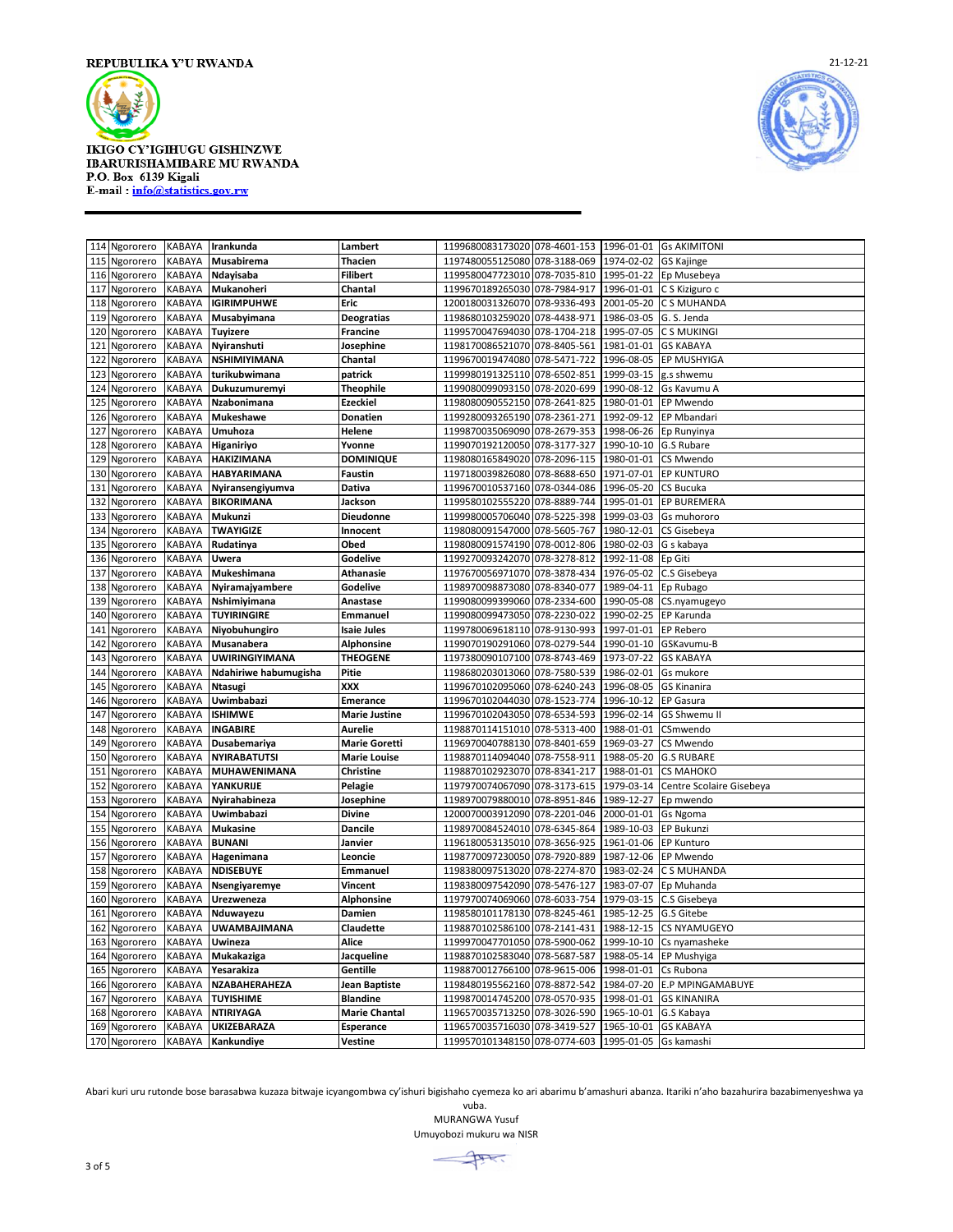



|            | 171 Ngororero          | KABAYA                  | Umugwaneza                       | Grace                   | 1199870013499040 078-5199-060                                  |              | 1998-01-06 EP Kabaga     |                             |
|------------|------------------------|-------------------------|----------------------------------|-------------------------|----------------------------------------------------------------|--------------|--------------------------|-----------------------------|
| 172        | Ngororero              | KABAYA                  | <b>INGABIRE</b>                  | Seraphine               | 1198570079624080 078-3401-261                                  |              | 1985-01-01               | <b>GS Kinanira</b>          |
| 173        | Ngororero              | KABAYA                  | NIYITEGEKA                       | Desire                  | 1199780058634070 078-8981-084                                  |              | 1997-04-05               | <b>G.S KINANIRA</b>         |
|            | 174 Ngororero          | KABAYA                  | Nzeyimana                        | Patrice                 | 1196280043018010 078-3826-044                                  |              | 1962-01-01               | EP Mwendo                   |
| 175        | Ngororero              | KABAYA                  | Dusingizimana                    | <b>Thomas</b>           | 1199280110450050 078-4228-110                                  |              | 1992-01-09               | Cs Gabiro                   |
| 176        | Ngororero              | KABAYA                  | IMANISHIMWE                      | Françoise               | 1197270052947090 078-8740-322                                  |              | 1972-04-12               | <b>GS Kinanira</b>          |
| 177        | Ngororero              | KABAYA                  | Harindintwari                    | Jean Damascen           | 1199480150041050                                               | 078-9820-886 | 1994-01-15               | Gs Kageshi                  |
| 178        | Ngororero              | KABAYA                  | Ntawugororuwanga                 | <b>Marceline</b>        | 1197270052825050                                               | 078-8927-806 | 1972-08-09               | Cs Kabayengo                |
| 179        | Ngororero              | KABAYA                  | Murego                           | Donath                  | 1197180039943090 078-7176-954                                  |              | 1971-05-07               | EP Gisebeya                 |
| 180        | Ngororero              | KABAYA                  | Muhoza                           | Alice                   | 1199870008621150 078-9661-365                                  |              | 1998-01-01               | GS vuganyana                |
| 181        | Ngororero              | KABAYA                  | Nyirabasare                      | Gaudence                | 1197270052803100 078-8697-033                                  |              | 1972-07-01               | GS kabaya                   |
| 182        | Ngororero              | KABAYA                  | Turikumana                       | Pascal                  | 1197180039954060 078-4538-398                                  |              | 1971-05-17               | Cs muhanda                  |
| 183        | Ngororero              | <b>KABAYA</b>           | <b>HAKIZIMANA</b>                | Jean Damascene          | 1197180039841020                                               | 078-8635-517 | 1971-05-13               | <b>G.S KINANIRA</b>         |
| 184        | Ngororero              | KABAYA                  | Kanyage                          | <b>Francine</b>         | 1198870116236040 078-2053-640                                  |              | 1988-01-01               | EP Mbandari                 |
| 185        | Ngororero              | KABAYA                  | Uwayezu                          | Mariejeanne             | 1199670003836030                                               | 078-1500-792 | 1996-01-01               | <b>GS VUNGU</b>             |
| 186        | Ngororero              | KABAYA                  | Ngayubwiko                       | <b>Augustin</b>         | 1196880044423070 078-8766-930                                  |              | 1968-01-02               | EP MUHANDA                  |
| 187        | Ngororero              | <b>KABAYA</b>           | Izerimana                        | Jean Claude             | 1199980005332100 078-7697-739                                  |              | 1999-01-01               | <b>EP Bukonde</b>           |
| 188        | Ngororero              | KABAYA                  | MUKAKAZIGA                       | Jacqueline              | 1198870102583040                                               | 078-5687-587 | 1988-05-14               | EP MUSHYIGA                 |
| 189        | Ngororero              | KABAYA                  | <b>UWAYEZU</b>                   | Marie Jeanne            | 1198970098768030                                               | 078-2096-445 | 1989-12-06               | <b>CS GISEBEYA</b>          |
| 190        | Ngororero              | <b>KABAYA</b>           | <b>MWISENEZA</b>                 | Fillette                | 1199970047771150                                               | 078-8719-085 | 1999-07-11               | C.skirwa                    |
| 191        | Ngororero              | KABAYA                  | <b>NIYOMUGABO</b>                | Prosper                 | 1199380092204100 078-8405-288                                  |              | 1993-02-05               | <b>Gs BUHAZA</b>            |
| 192        | Ngororero              | KABAYA                  | Nikomeze                         | Joselyne                | 1199770126409010 078-4826-131                                  |              | 1997-12-14               | Gs Kageshi                  |
| 193        | Ngororero              | KABAYA                  | Ukurikiyeyezu                    | Phocas                  | 1199380129777000 078-4682-823                                  |              | 1993-04-05               | EP GASOVU                   |
| 194        | Ngororero              | <b>KABAYA</b>           | <b>Delphine</b>                  | MUKAKARISA              | 1198970098505070 078-5730-813                                  |              | 1989-08-05               | <b>GS KINANIRA</b>          |
| 195        | Ngororero              | KABAYA                  | Nzishimankize                    | <b>Evariste</b>         | 1196880044562030 078-3125-357                                  |              | 1968-08-08               | GS Kageshi                  |
| 196        | Ngororero              | KABAYA                  | Niyomukiza                       | Olive                   | 1199870003253000                                               | 078-2630-718 | 0999-09-28               | G.s Kamashi                 |
| 197        | Ngororero              | KABAYA                  | HAGENIMANA                       | Germaine                | 1199870019252040                                               | 078-5254-726 | 1998-01-24               | <b>GS MUGEGA</b>            |
| 198        | Ngororero              | KABAYA                  | Ndayambaje                       | Jean de Dieu            | 1199280104484210                                               | 078-2210-386 | 1992-12-15               | EP Mwendo                   |
| 199        | Ngororero              | KABAYA                  | Ingabire                         | Angelique               | 1199370165690090 078-2817-472                                  |              | 1993-02-15               | Ep Magaba                   |
| 200        | Ngororero              | KABAYA                  | Uwineza                          | <b>Beatrice</b>         | 1198570081291050                                               | 078-6680-729 | 1985-02-20               | EP Bukonde                  |
|            | 201 Ngororero          | KABAYA                  | Uwizeyimana                      | Valentine               | 1199670003855020                                               | 078-6260-684 | 1996-02-06               | EP Gitarama                 |
| 202        | Ngororero              | KABAYA                  | Nsanzimana                       | Regis                   | 1199380092499000                                               | 078-7173-922 | 1993-08-05               | Ep kagano                   |
| 203        | Ngororero              | KABAYA                  | Niyitegeka                       | James                   | 1198580101494040                                               | 078-5730-012 | 1985-03-21               | EP Mwendo                   |
| 204        | Ngororero              | KABAYA                  | NiSHIMWE                         | Joselyne                | 1199570101372190                                               | 078-9430-963 | 1995-01-01               | Cs Bibungo                  |
| 205        | Ngororero              | KABAYA                  | KANYAMAFISHI                     | Thomas                  | 1197180040027040                                               | 078-3303-029 | 1971-01-12               | EP Bukonde                  |
| 206        | Ngororero              | <b>KABAYA</b>           | <b>Mukasine</b>                  | Lourance                | 1199370178042050                                               | 078-7604-371 | 1993-01-08               | <b>Gs RUHUHA</b>            |
| 207        | Ngororero              | KABAYA                  | IMARAGAHINDA                     | SABINE                  | 1199480114768060 078-4768-261                                  |              | 1994-11-14               | CS MURAMBA-A                |
| 208        | Ngororero              | KABAYA                  | <b>Tuyisenge</b>                 | Mediatrice              | 1199970048767090 078-6761-024                                  |              | 1999-12-07               | <b>EP Rusenge</b>           |
| 209        | Ngororero              | KABAYA                  | Mukansanga                       | <b>Seraphine</b>        | 1197070049001060 078-3606-511                                  |              | 1970-02-22               | G.S kabaya                  |
| 210        | Ngororero              | <b>KABAYA</b>           | <b>RWUBAKA</b>                   | JEAN DE LA CROIX        | 1197680056311000 078-8577-330                                  |              | 1976-04-24               | EP Bukunzi                  |
| 211        | Ngororero              | KABAYA                  | BIZAKORIMANA                     | Syphore                 | 1198770105165050 078-5372-709                                  |              | 1987-01-01               | Ecole Primaire Kiryi        |
| 212        | Ngororero              | KABAYA                  | Maniragena                       | Fatuma                  | 1199070099218080                                               | 078-7801-115 | 1990-08-12               | Gs nyageA                   |
| 213        | Ngororero              | <b>KABAYA</b>           | Nahimana                         | Petronille              | 1197670056363020 078-5605-019                                  |              | 1976-01-01               | GS Kabaya                   |
|            | 214 Ngororero          | KABAYA                  | Manirafasha                      | Aimeliene               | 1199270211895170 078-6472-474                                  |              | 1992-01-01               | E P Ruganda                 |
| 215<br>216 | Ngororero              | KABAYA<br>KABAYA        | <b>Byukusenge</b><br>MUKESHIMANA | Clemance<br>Odette      | 1198770105161010 078-3165-042<br>1197970125670030              | 078-3624-040 | 1987-01-01               | C S Cyumba                  |
|            | Ngororero              |                         |                                  |                         |                                                                |              | 1979-12-11               | G.S Kabaya                  |
| 217<br>218 | Ngororero              | <b>KABAYA</b><br>KABAYA | Ntirenganya<br>Tuyishime         | Alphonsine<br>Seraphine | 1199070100682100 078-6219-452<br>1199570047820130 078-0562-057 |              | 1990-05-12<br>1995-09-22 | GS Shingiro                 |
| 219        | Ngororero<br>Ngororero | KABAYA                  |                                  | Lucienne                | 1199970004214110 078-0905-796                                  |              | 1999-03-28               | Ep gihonga                  |
| 220        | Ngororero              | KABAYA                  | Komezusenge<br>Bimenyimana       | Esdras                  | 1197380052054000                                               | 078-3041-609 | 1973-01-25               | G.s Hindiro<br>CS Kabayengo |
| 221        | Ngororero              | KABAYA                  | Nyiranteguye                     | <b>Theodette</b>        | 1197470055219030 078-2252-052                                  |              | 1974-11-20               | EP Mbandali                 |
| 222        | Ngororero              | KABAYA                  | Uwimana                          | Vestine                 | 1199570119254030 078-3991-605                                  |              | 1995-06-15               | C.s Bukonde                 |
| 223        | Ngororero              | KABAYA                  | <b>MUTUYIMANA</b>                | <b>JUSTINE</b>          | 1198170086527090                                               | 078-8226-863 | 1981-01-01               | <b>GS KABAYA</b>            |
| 224        | Ngororero              | KABAYA                  | <b>NEZABOSE</b>                  | DOMINA                  | 1197070048956050                                               | 078-3287-027 | 1970-01-01               | <b>GS Murambi</b>           |
| 225        | Ngororero              | <b>KABAYA</b>           | <b>Uwimpuhwe</b>                 | Anne                    | 1200070072675140                                               | 078-1295-883 | 2000-03-23               | EP nyabisiga                |
| 226        | Ngororero              | <b>KABAYA</b>           | <b>MPUMUJE</b>                   | <b>Berthier</b>         | 1198680193954030 078-2084-160                                  |              | 1986-01-01               | <b>RUTARE PS</b>            |
| 227        | Ngororero              | KABAYA                  | Hakiximana                       | Joseph                  | 1197680056318010 078-8895-567                                  |              | 1976-01-01               | Mbandari                    |
|            |                        |                         |                                  |                         |                                                                |              |                          |                             |

Abari kuri uru rutonde bose barasabwa kuzaza bitwaje icyangombwa cy'ishuri bigishaho cyemeza ko ari abarimu b'amashuri abanza. Itariki n'aho bazahurira bazabimenyeshwa ya